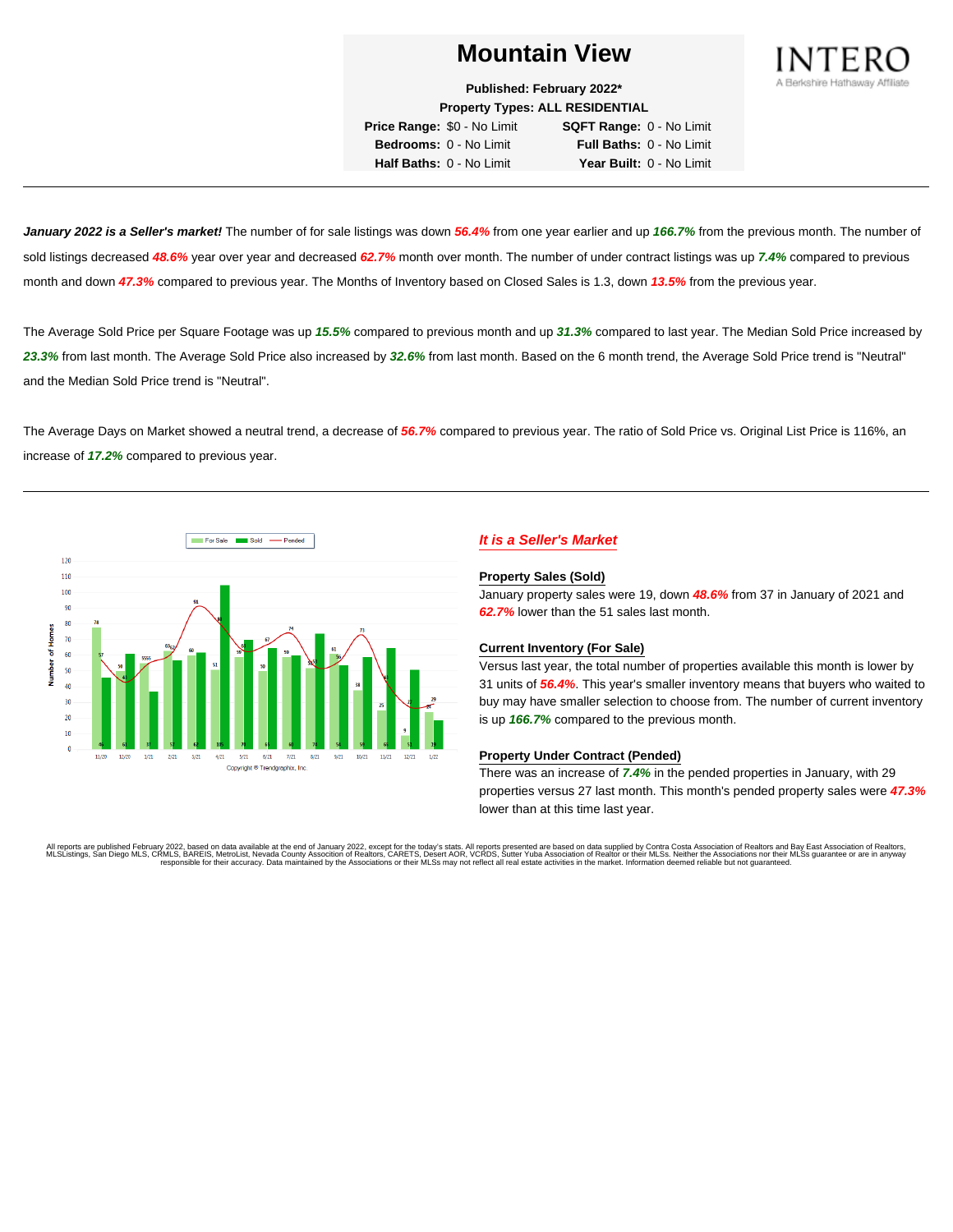

**Published: February 2022\***

**Property Types: ALL RESIDENTIAL**

**Price Range:** \$0 - No Limit **SQFT Range:** 0 - No Limit

**Bedrooms:** 0 - No Limit **Full Baths:** 0 - No Limit **Half Baths:** 0 - No Limit **Year Built:** 0 - No Limit

# **The Average Sold Price per Square Footage is Appreciating\***

The Average Sold Price per Square Footage is a great indicator for the direction of property values. Since Median Sold Price and Average Sold Price can be impacted by the 'mix' of high or low end properties in the market, the Average Sold Price per Square Footage is a more normalized indicator on the direction of property values. The January 2022 Average Sold Price per Square Footage of \$1421 was up **15.5%** from \$1230 last month and up **31.3%** from \$1082 in January of last year.

\* Based on 6 month trend – Appreciating/Depreciating/Neutral





## **The Days on Market Shows Neutral Trend\***

The average Days on Market (DOM) shows how many days the average property is on the market before it sells. An upward trend in DOM trends to indicate a move towards more of a Buyer's market, a downward trend indicates a move towards more of a Seller's market. The DOM for January 2022 was 13, down **40.9%** from 22 days last month and down **56.7%** from 30 days in January of last year.

## **The Sold/Original List Price Ratio is Rising\*\***

The Sold Price vs. Original List Price reveals the average amount that sellers are agreeing to come down from their original list price. The lower the ratio is below 100% the more of a Buyer's market exists, a ratio at or above 100% indicates more of a Seller's market. This month Sold Price vs. Original List Price of 116% is up **5.5%** % from last month and up from **17.2%** % in January of last year.

\* Based on 6 month trend – Upward/Downward/Neutral

\*\* Based on 6 month trend - Rising/Falling/Remains Steady

All reports are published February 2022, based on data available at the end of January 2022, except for the today's stats. All reports presented are based on data supplied by Contra Costa Association of Realtors and Bay Ea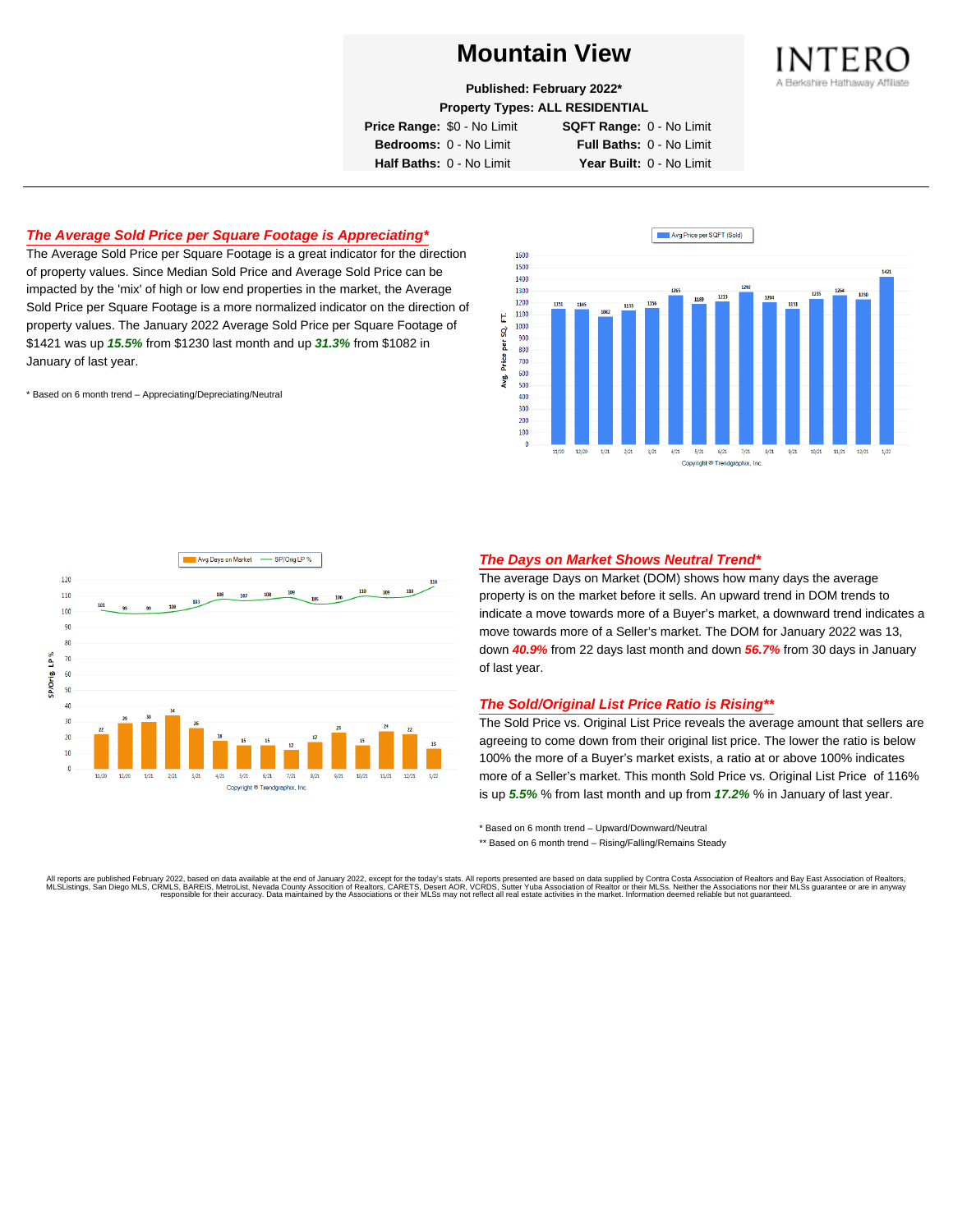

**Published: February 2022\***

**Property Types: ALL RESIDENTIAL**

**Price Range:** \$0 - No Limit **SQFT Range:** 0 - No Limit

**Bedrooms:** 0 - No Limit **Full Baths:** 0 - No Limit **Half Baths:** 0 - No Limit **Year Built:** 0 - No Limit

# **The Average For Sale Price is Neutral\***

The Average For Sale Price in January was \$2,376,000, up **47.9%** from \$1,606,000 in January of 2021 and down **21.3%** from \$3,018,000 last month.

## **The Average Sold Price is Neutral\***

The Average Sold Price in January was \$2,321,000, up **53.5%** from \$1,512,000 in January of 2021 and up **32.6%** from \$1,750,000 last month.

## **The Median Sold Price is Neutral\***

The Median Sold Price in January was \$1,973,000, up **40.9%** from \$1,400,000 in January of 2021 and up **23.3%** from \$1,600,000 last month.

\* Based on 6 month trend – Appreciating/Depreciating/Neutral





# **It is a Seller's Market\***

A comparatively lower Months of Inventory is more beneficial for sellers while a higher months of inventory is better for buyers.

\*Buyer's market: more than 6 months of inventory Seller's market: less than 3 months of inventory Neutral market: 3 – 6 months of inventory

#### **Months of Inventory based on Closed Sales**

The January 2022 Months of Inventory based on Closed Sales of 1.3 was decreased by **13.5%** compared to last year and up **623.3%** compared to last month. January 2022 is Seller's market.

## **Months of Inventory based on Pended Sales**

The January 2022 Months of Inventory based on Pended Sales of 0.8 was decreased by **20%** compared to last year and up **150%** compared to last month. January 2022 is Seller's market.

All reports are published February 2022, based on data available at the end of January 2022, except for the today's stats. All reports presented are based on data supplied by Contra Costa Association of Realtors, and beat responsible for their accuracy. Data maintained by the Associations or their MLSs may not reflect all real estate activities in the market. Information deemed reliable but not quaranteed